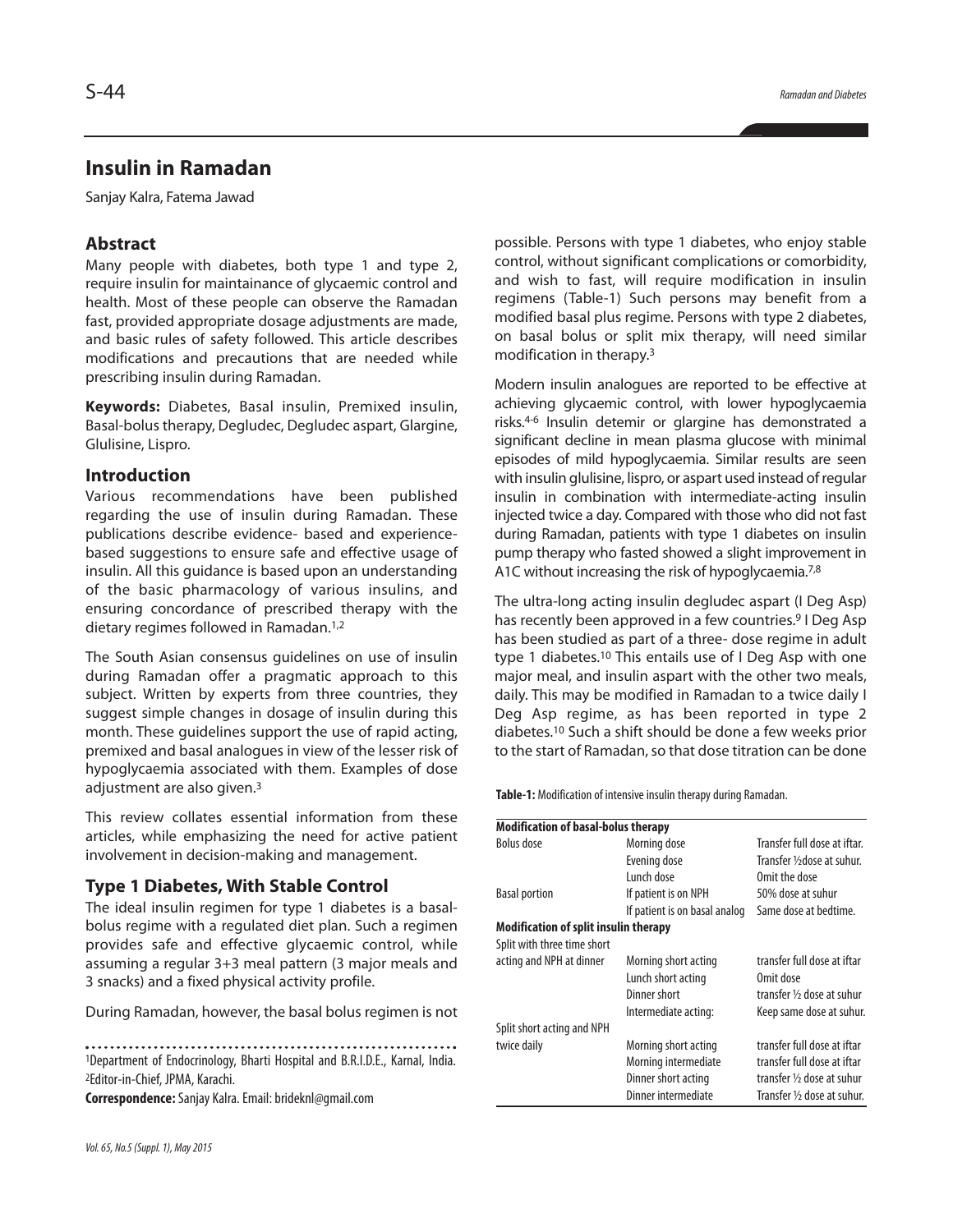*Ramadanand Diabetes* S-45

safely. A shift from biphasic aspart (BI Asp) to I Deg Asp will require a 10-20% reduction of dosage.

#### **Type 1 Diabetes With Unstable Control**

Persons with type 1 diabetes, who experience unstable control, brittle diabetes, frequent hypoglycaemia, hypoglycaemia unawareness, or have significant chronic complications or acute/ chronic comorbidity, should be dissuaded from observing the Ramadan fast. The appropriate religious exemptions should be explained to them with empathy.

# **Type 2 Diabetes, With Stable Control**

Various insulin regimens are available for use in type 2 diabetes. The choice of insulin regimens and preparation depends upon a multitude of objective and subjective parameters, including the person's gluco-phenotype, dietary and physical activity patterns risk of hypoglycaemia and personal preferences. As all these factors change during Ramadan, modification of insulin regimens may be needed (Table-2).

Use of a rapid acting insulin analogue instead of regular human insulin before meals in patients with type 2 diabetes who fast during Ramadan is associated with less hypoglycaemia and less post prandial glucose excursions.

While switching from human premix to analogue premix insulin, the dose of analogue insulin at pre-Iftar should be 20 to 30% lower than the morning human insulin dose pre-Ramadan. Pre-Suhur dose should be roughly half of the evening dose pre-Ramadan. Further dose adjustment is decided as per glucose monitoring trends.

No consensus statement has been released so far regarding the use of insulin degludec and I Deg Asp in Ramadan. However, the unique time-action profile of these drugs supports their use during fasting. If used as basal therapy, the dose of insulin degludec should be **Box-1:** Examples of insulin dose modification during Ramadan.

| <b>Insulin</b><br>regime | Pre-Ramadan<br>dose(unit) | <b>Starting dose during</b><br>Ramadan(units) |
|--------------------------|---------------------------|-----------------------------------------------|
|                          |                           |                                               |
| Basal; o.d               | 10                        | 8                                             |
| Basal; b.d               | 10 AM -10 PM)             | 5 AM -10 PM)                                  |
| Premixed; o.d AM         | 10(AM)                    | - 6units (AM)                                 |
| Premixed; o.d PM         | 10(PM)                    | 10(PM)                                        |
| Premixed; b.d 70/30      | $20 - 10$                 | 20-May                                        |
| Split mix                |                           |                                               |
| Basal - bolus            | R6-R6-R6-B10              | R3-R0-R9-10                                   |
|                          | $R =$ rapid               | AM=pre-dawn                                   |
|                          | B=basal                   | PM=post-sunset                                |

reduced by 10-20% during Ramadan. If taken as part of basal bolus therapy, the same rules will follow, as described in the section on type 1 diabetes. If utilized as a twice daily regime during Ramadan, the I Deg Asp coformulation can be used in a manner similar to that suggested for premixed insulins.

## **Counselling**

The need for Ramadan- focused diabetes education has been discussed in detail by Hassanein. <sup>11</sup> Three points, however, need to be reinforced here.

# **The need for insulin**

In normal healthy individuals eating stimulates the secretion of insulin from the islet cells of the pancreas. This in turn results in glycogenesis and storage of glucose as glycogen in liver and muscle. On the contrary, during fasting, secretion of insulin is reduced while counter-regulatory hormones glucagon and catecholamines are increased. This leads to glycogenolysis and gluconeogenesis. The low levels of insulin in circulation also lead to increased fatty acid release and oxidation that generates ketones which are used for nutrition by the body. 12

Table-2: Management of patients with type 2 diabetes mellitus.

| <b>Diabetes Treatment</b>                                | <b>Recommended Regimen During Ramadan</b>                                                                                |
|----------------------------------------------------------|--------------------------------------------------------------------------------------------------------------------------|
| Once daily long-acting basal insulin (glargine, detemir) | Reduce dose by 10% to 30%                                                                                                |
|                                                          | Take at sunset meal (iftar)                                                                                              |
| Once daily premixed insulin                              | Keep the same dose, at sunset meal(Iftar)                                                                                |
| Twice daily pre mixed insulin                            | Keep sunset meal (iftar) dose the same The morning dose is shifted to before Iftar cum dinner                            |
|                                                          | Reduce the second dose by 20% to 30% and take with pre-dawn meal (suhur) The evening dose is reduced by 50% before Suhur |
| Thrice daily premixed insulin                            | Omit afternoon dose. Titrate pre-lftar and pre-Suhur doses                                                               |
| Rapid-acting insulin (aspart, lispro, glulisine)         | Start with the same meal dose, but may need to increase sunset meal (iftar) dose by 10% to 20% to avoid hyperglycaemia   |
|                                                          | Same meal dose for pre-dawn meal (suhur)                                                                                 |
|                                                          | If morning hypoglycaemia occurs, reduce pre-dawn meal (suhur) dose by 10% to 20% or omit it completely if needed         |
| Insulin pump                                             | Basal rate reduced by 20%                                                                                                |
|                                                          | Meal doses as per above (rapid-acting insulin)                                                                           |